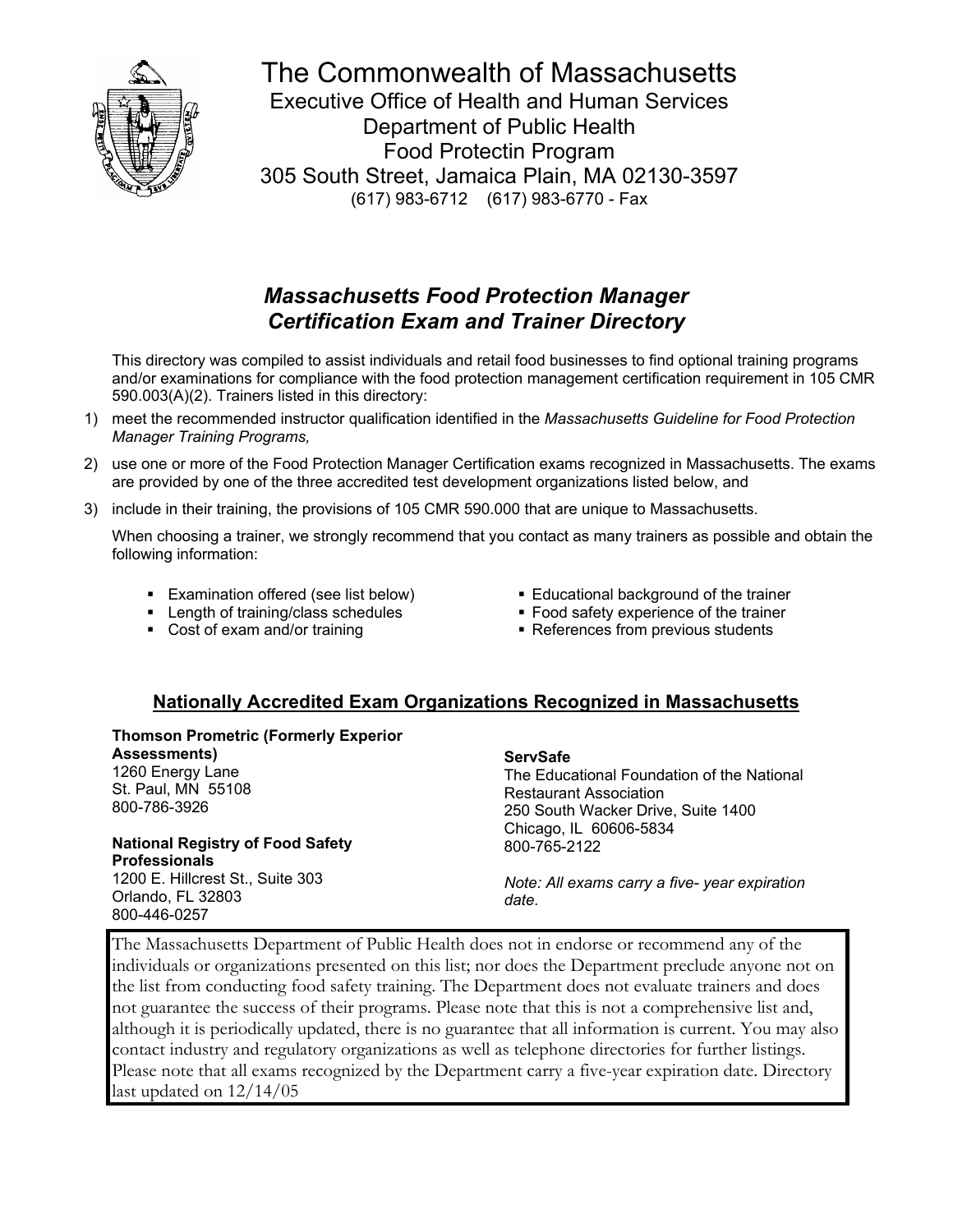#### **Patricia Alves, MBA**

10 King's Row Sandwich, MA 02563 Tel: 508-888-6351 PatriciaEdwar@cs.com *Instructional Languages: English, Portuguese* 

# **Lisa Berger, MPH**

PO Box 180446 Boston, MA 02118 Tel: 617-859-2942 Fax: 617-859-2943 lisamberger@yahoo.com *Instructional Languages: English* 

#### **Henry M.J. Biagi**

26 James Street Extension Derry, NH 03038-4527 Tel: 603-434-0536 Fax: 603-434-0537 designsbybiagi@comcast.net *Instructional Languages: English* 

#### **Kevin C. Doherty, CEC, CFSP**

27 Sparhawk Street Brighton, MA 02135 Tel: 617-624-2503 Fax: 617-624-1660 *Instructional Languages: English* 

# **Richard Doyon, MS**

98 West Border Road Malden, MA 02148 Tel: 781-388-1131 Fax: 508-862-0105 pilgrimone@aol.com *Instructional Languages: English, Spanish* 

#### **Allen Gromko, CFSP**

11 Heard Drive Ipswich, MA 01938 Tel: 978-356-4942 Fax: 978-356-9606 arg2000@msn.com *Instructional Languages: English* 

#### **Ronald Herzberg, RS**

PO Box 898 Sagamore Beach, MA 02562 Tel: 508-888-3775 Fax: 719-466-7655 handsonhealthassociates.com *Instructional Languages: English* 

# **Marcia Herzberg-Lee**

PO Box 898 Sagamore Beach, MA 02562 Tel: 508-888-3775 Fax: 719-466-7655 handsonhealthassoc@earthlink.net *Instructional Languages: English* 

#### **Rose Marie Karparis, RN, MPH**

68 Florence Rd. Florence, MA 01062 Tel: 413-584-9355 Fax: 413-587-0309 roe.karparis@verizon.net *Instructional Languages: English* 

#### **Maureen Lee**

18 Shipley Circle Westford, MA 01886 Tel: 978-692-1096 Fax: 978-392-8942 maureenlee@efoodservicesolutions.com *Instructional Languages: English, Chinese* 

#### **Joanne Lee, RS**

15 Mill St. Dorchester, MA 02122 Tel: 617-288-1458 Fax: 617-288-4410 jocur2@juno.com *Instructional Languages: English* 

#### **Cindy L. Luu, M.D.**

1095 Commonwealth Ave Suite 300 Boston, MA 02215 Tel: 617-787-6888 Fax: 617-787-7888 cindy\_luu@winvestllc.com *Instructional Languages: English, Cantonese*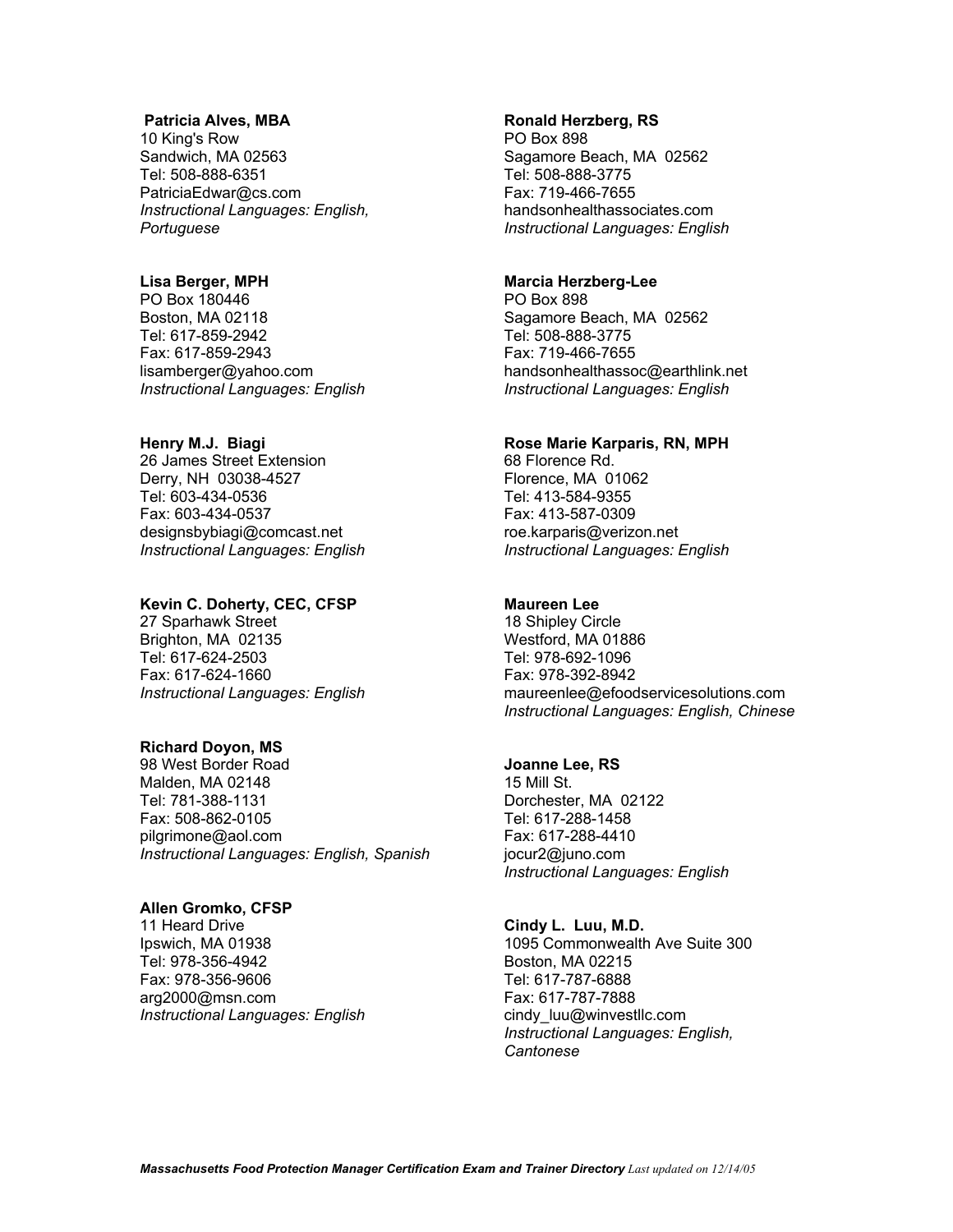#### **Carol S. Mier, MA, RD, LDN**

77 Delcar St. Fall River, MA 02720 Tel: 508-678-1467 miercarol@netscape.net *Instructional Languages: English* 

#### **Peter Mirandi, RS**

Ferncroft Rd. Danvers, MA 01923 Tel: 978-762-4000 pmmirandi@MHOA.com *Instructional Languages: English* 

#### **John Morrell, Ph.D, RS, CHO**

PO Box 268 Marshfield, MA 02050-0268 Tel: 781-837-1395 Fax: 781-837-4820 *Instructional Languages: English* 

# **Kent Murphy, RS, CHO**

18-1 Weatherly Dr. Salem, MA 01970 Tel: 978-740-1807 KFMTR@msn.com *Instructional Languages: English* 

#### **David Nash, Ph.D., MPH, CFSP**

One Green Street Hulmeville, PA 19047 Tel: (800)723-3873 Fax: (215)757-9521 foodsafe1@aol.com *Instructional Languages: English, Spanish* 

#### **Eric Nusbaum, Ph.D**

15 Grove St. Greenfield, MA 01301-2325 Tel: 413-774-2786/413-834-7051 Fax: 413-774-1726 nusbaum@concentric.net *Instructional Languages: English* 

# **Marlene O'Connell**

54 Messinger St. Canton, MA 02021 Tel: 339-927-3061 Fax: 781-899-3124 mocllll@aol.com *Instructional Languages: English* 

# **Anthony J. Penta**

PO Box 8764 Boston, MA 02114 Tel: 617-523-5450 Fax: 617-248-6939 tony@safefoodmanagement.com *Instructional Languages: English, Chinese* 

#### **Randall S. Phelps, CFSP**

14 Winnecowett Dr. P.O.Box 301 Ashburnham, MA 01430-0301 Tel: 978-827-6710 Fax: 978-827-5598 *Instructional Languages: English* 

#### **Cindy Alemian Rice, RS, MSPH, CEHT**

100 Grossman Drive Braintree, MA 02184 Tel: 781-356-1467 Fax: 781-356-3960 Cindy@beld.net *Instructional Languages: English* 

# **Dereck Rodrigues**

P.O. Box 9163 Warwick, RI 02889 Tel: 401-301-3818 Fax: 401-921-2568 dereck@foodsafetytrainings.com *Instructional Languages: English* 

#### **Pamela Ross-Kung, MS, RS**

73 South Ave. Revere, MA 02151 Tel: 781-706-0999 Fax: 781-485-0301 prosskung@attbi.com *Instructional Languages: English, Chinese*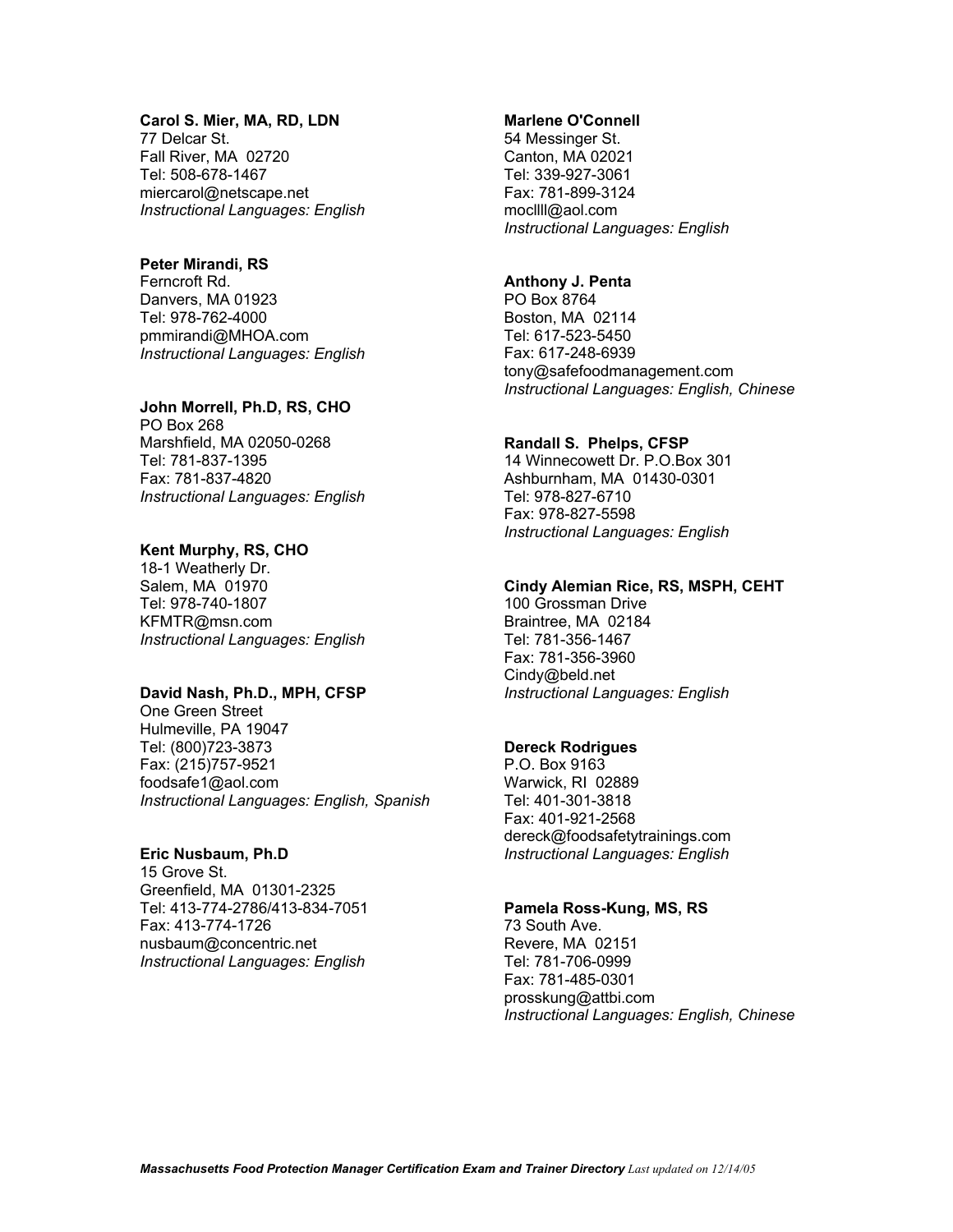#### **Alfred Scoglio, RS**

4 Chapel Hill Dr., #1 Plymouth, MA 02360 Tel: 508-746-9353/ 508-930-1761 Fax: 508-746-9353 (call before faxing) alscoz@aol.com *Instructional Languages: English* 

# **Shixian Sheng, MA**

200 Tremont Street Boston, MA 02116 Tel: 617-426-9492 Fax: 617-482-2316 shixians@yahoo.com *Instructional Languages: Chinese, Mandarin* 

### **Suzanne Stimson**

69 Elm St. Franklin, MA 02038 Tel: 508-541-8346 Fax: 508-541-8391 tset.stimson@worldnet.att.net *Instructional Languages: English* 

#### **Vince Ventresca**

968 Washington St. 2nd Floor Stoughton, MA 02072 Tel: 781-344-6344 Fax: 781-341-3978 vventresca@esiqual.com *Instructional Languages: English* 

#### **Robert Womack, MBA**

70 Shawmut Rd. Canton, MA 02021 Tel: 781-401-9944 Fax: 781-401-9998 kzadeh@lapucklabs.com *Instructional Languages: English* 

#### **Sam Wong, Ph.D.**

PO Box 133 West Boylston, MA 01583 Tel: 508-835-9898 Fax: 508-835-9898 mdconsulting@charter.net *Instructional Languages: English, Chinese* 

# **Shiu Cheung (Dick) Wong**

90 Tyler St. Boston, MA 02111 Tel: 617-283-6388 Fax: 617-482-7522 ccba2008@aol.com *Instructional Languages: Cantonese, Mandarin* 

# **Steven D. Yenco**

81 Yankee Peddler Path Madison, CT 06443-2641 Tel: 203-245-7073 Fax: 203-245-7073 sdyenco@basyc.com *Instructional Languages: English* 

# **Khalil Zadeh, DVM, MPH**

70 Shawmut Road Canton, MA 02021 Tel: 781-401-9999 / 781-401-9944 Fax: 781-401-9998 kzadeh@lapucklabs.com *Instructional Languages: English*